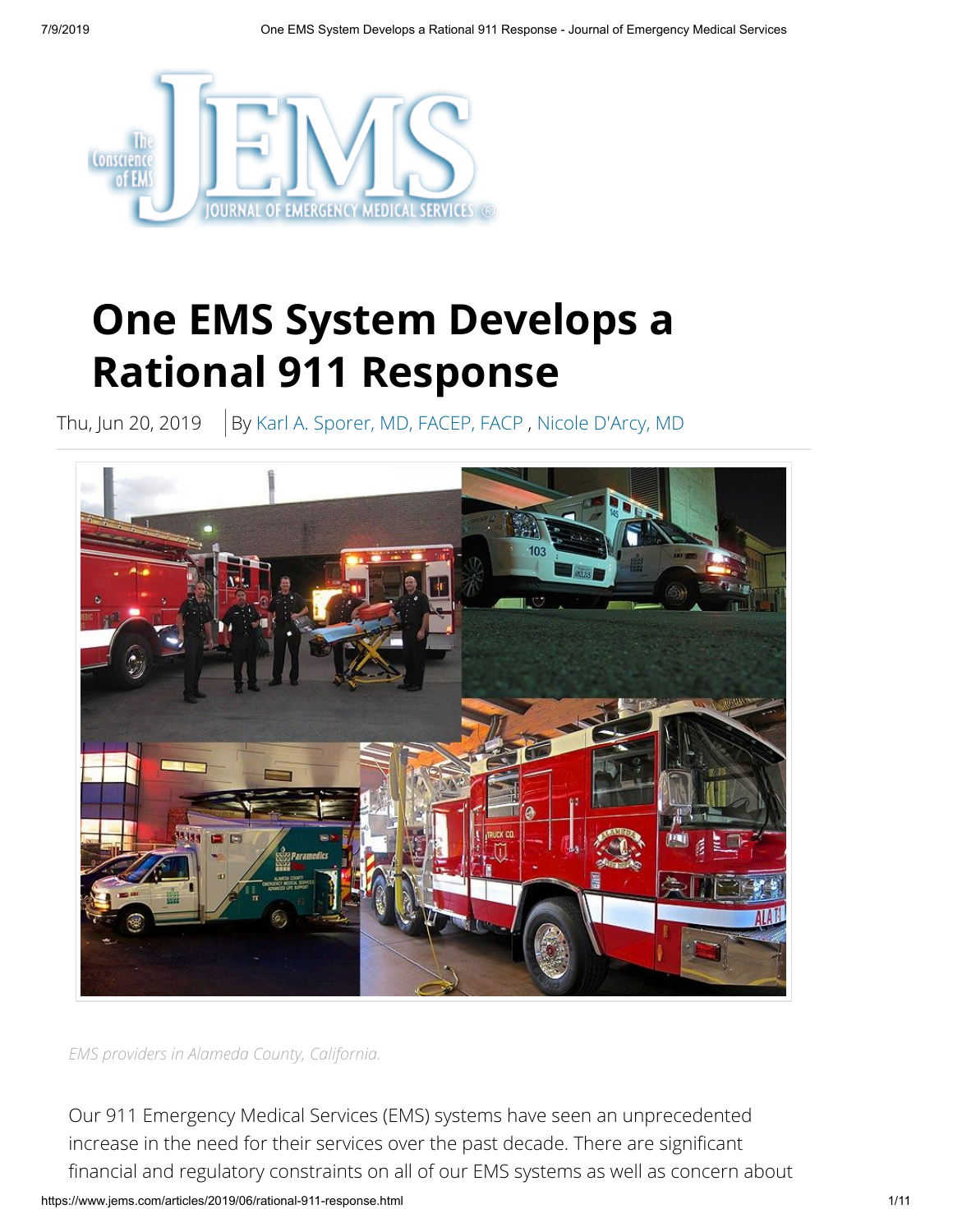the currently common use of lights and sirens response.<sup>1, 2</sup> Managing this avalanche of patients will need the analysis of existing local experience to design rational responses.

Alameda County is an urban/suburban county in Northern California that is 737 square miles with a population of 1.6 million. The paramedic-staffed first response engines and transport ambulances respond to 140,000 EMS calls and transport 100,000 patients each year.

Our two dispatch centers use the Medical Priority Dispatch System (MPDS) and are certified as Centers of Excellence. The computer-aided dispatch systems are linked to a single electronic patient care record that is used by all paramedics in our county.

In a prior publication, we described our data analysis and presentation of the prehospital clinical outcomes for each dispatch determinant.<sup>3</sup> By linking dispatch data with our electronic patient care record (EPCR) for each 911 call, we captured the MPDS determinant, disposition (transport, cancelled, patient declined transport, etc.), any critical interventions performed, and all deaths.

We presented the total number of calls, the number of transports, the prehospital mortality rate, the total rate of critical interventions, and the breakdown of those critical [interventions for each determinant on our website: http://www.alcoems.org/mpds](http://www.alcoems.org/mpds-categories/)categories/.

The optimal presentation of this data has been driven by several iterations over the past several years.<sup>4-7</sup> The list of time-critical interventions include those that involve cardiac arrest, advanced airway management, STEMI/Stroke/Trauma alert patients, and those with treatment of active seizures. (Table 1)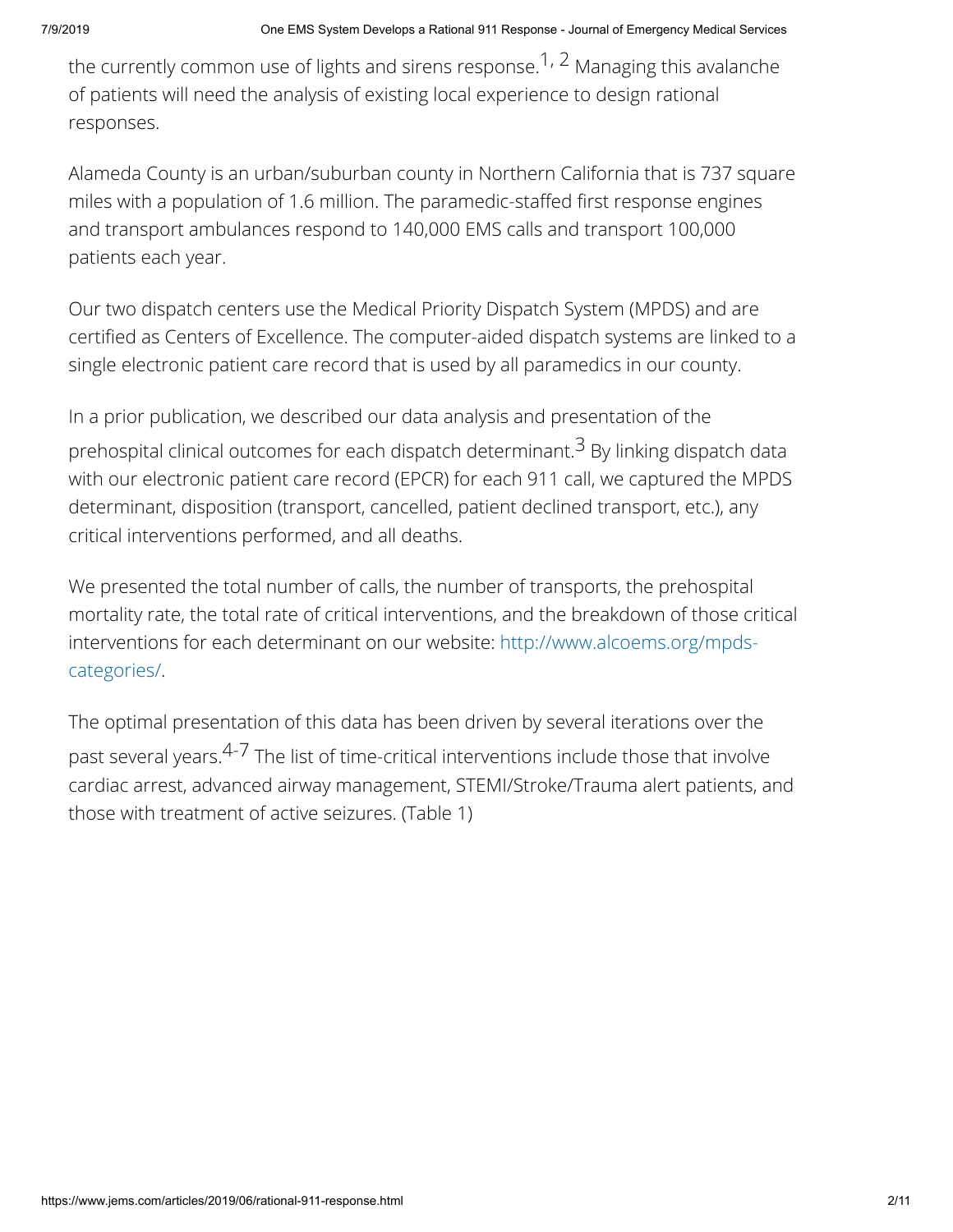#### **Table 1**

| CPAP                       | Dopamine                        |
|----------------------------|---------------------------------|
| Intubation                 | Epinephrine (1:1000 & 1:10,000) |
| King LTD                   | Intraosseous                    |
| Needle Decompression       | Pacing                          |
| Albuterol                  | Res-Q-POD                       |
| Amiodarone                 | ROSC                            |
| Assisted Ventilation       | Sodium Bicarbonate              |
| Atropine                   | <b>STEMI Alert</b>              |
| <b>BVM</b>                 | <b>Stroke Alert</b>             |
| Calcium Chloride           | <b>Trauma Activation</b>        |
| CPR (Manual or Mechanical) | Midazolam                       |
| Defibrillation             |                                 |

Early in this process, we recognized that the use of interventions such as IV placement, glucose measurement, and pulse oximetry measurement were too common to assist in predicting the need for ALS interventions or as a surrogate for severity and timesensitivity of illness.

Fentanyl or morphine are the most commonly administered intervention and we chose not to include it among our critical interventions because analgesia is not time critical. The use of aspirin and nitroglycerin are also not included.

Our experience at analyzing this type of data at four different dispatch centers in three counties demonstrated enough regional differences to recommend that local data should be used to optimize any EMS system.

In the development of an optimal EMS system to be implemented in 2019, we proposed to identify those determinants with consistently low acuity that could have a limited response (no first response, Basic Life Support) with a longer response time standard without lights and sirens.

This optimization would have our first responders and transport paramedics available for the sickest patients who require a time-sensitive intervention. The risks of lights and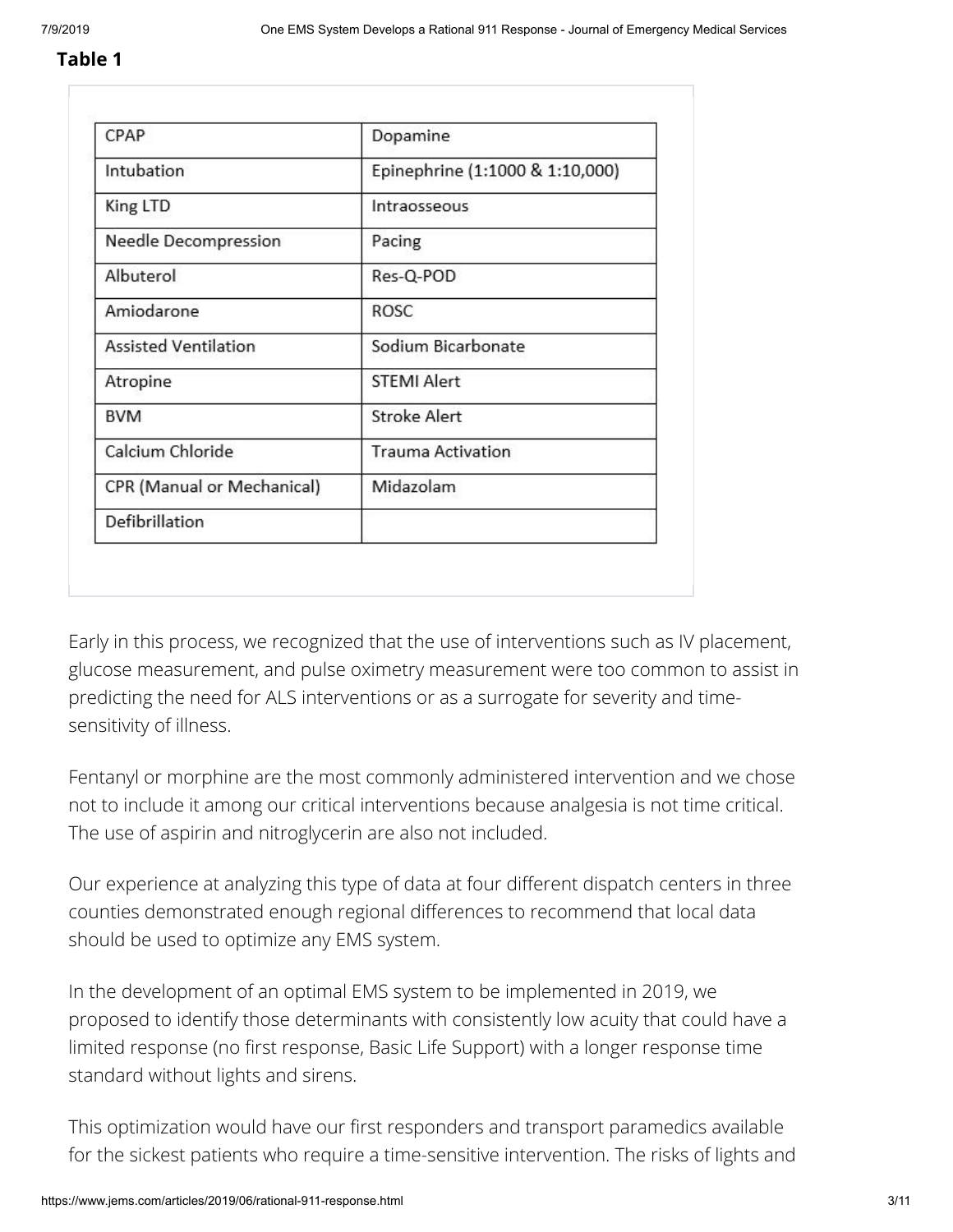7/9/2019 One EMS System Develops a Rational 911 Response - Journal of Emergency Medical Services

sirens response have been well documented with an increased risk of ambulance and engine accidents as well as the "wake effect" causing ancillary traffic accidents.<sup>2, 8-10</sup>

A 2017 study from Utah estimated that nationally there are 6,500 EMS vehicle collisions per year and 32,500 wake-effect collisions per year.<sup>2</sup> Our goal is to approach a rational response to 911 calls with a judicious use of lights and sirens, appropriate determinant-based standards for response times, and efficient resource utilization.

With data from 2015 and 2016, we developed a formula to create a Risk Priority Number (RPN) to help us in assigning each MPDS determinant to a specific priority response. (See Figure 1)

## **Figure 1: Risk Priority Number (RPN)**

# *Risk Priority Number = [(% Transported x 2) + 1] x [{% Time Sensitive/Critical x 3) + 1] x [{% Field Death x 4) + 1].*

**Risk Priority Number (RPN)** is the multiplication of the following columns:

## **(%Transported \* 2)+1**

-- Transport Rate increases patient risk versus Non-transports, hence is multiplied by 2 to help illuminate this. 1 is added to the rate to prevent multiplication by zero.

## **(% Time Sentitive/Critical \*3)+1**

-- Time Sensitive/Critical Calls are thought to be critical over and above transports, and hence are multiplied by 3. 1 is added to the rate to prevent multiplication by zero.

## **(% Field Death \*4)+1**

-- Field Deaths are thought to be the most critical patient risk and hence are multiplied by 4. 1 is added to the rate to prevent multiplication by zero.

The **Risk Priority Number** allows us order each determinant by severity. A working group analyzed the list of ordered determinants and determined the cutoff between Priorities. A further analysis of operational issues required some changes, e.g. moving MVA determinants to require a first responder despite low rates of transport and interventions.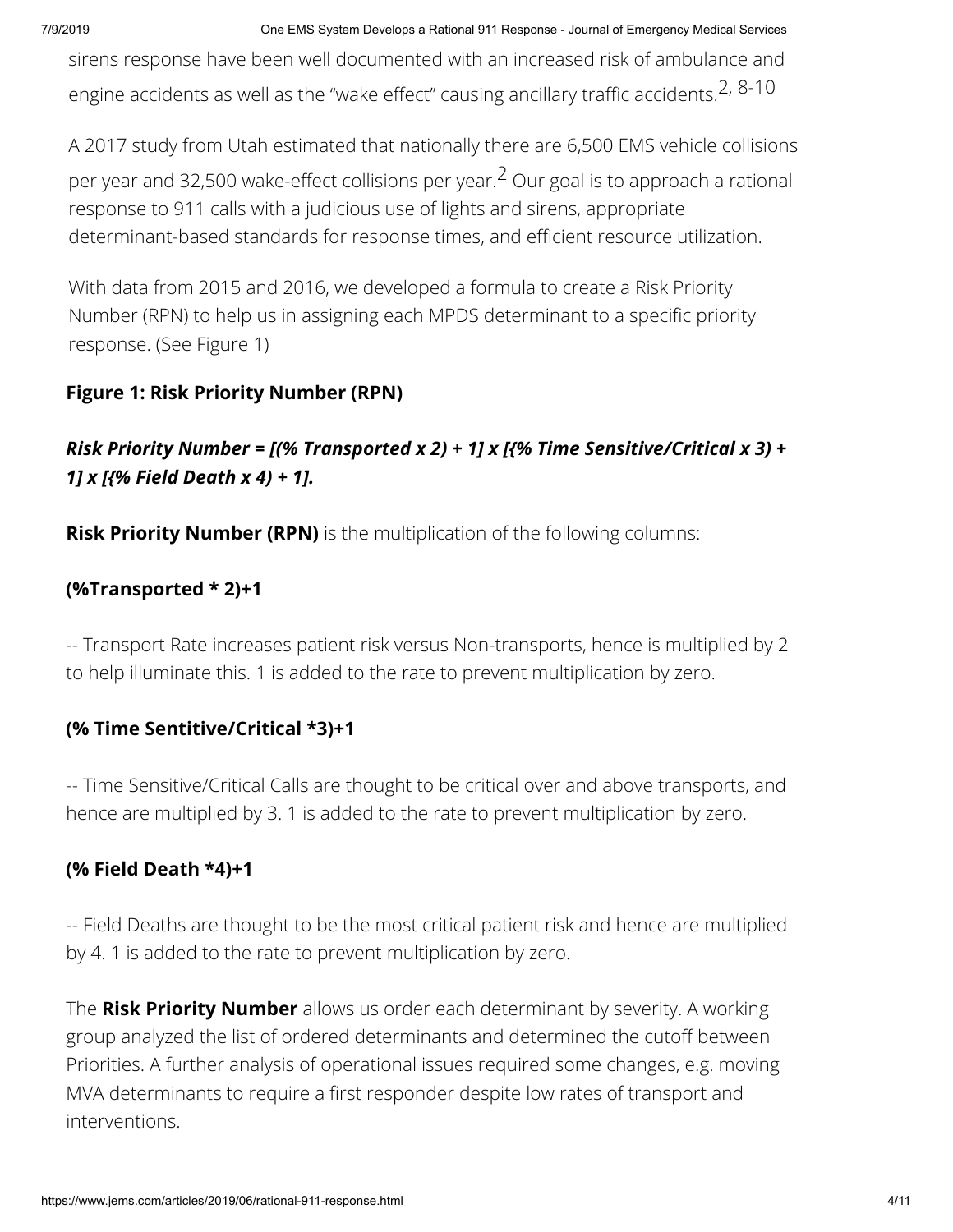The formula used the transport rate, the rate of critical interventions, and the field death rate to calculate this score. Each of the three components is multiplied by its severity-weighted coefficient (1, 2 or 3) to increase the importance of critical interventions and field death. then multiplied by 1 to prevent multiplication by 0.

Then, the three weighted components are multiplied together to produce a Risk Priority Number. A working group then analyzed the list of determinants and applied a cutoff between priorities.

#### **Figure 2**

| <b>Priority 1</b>          |                                                                                                                                                                               |                                                                                                                                                                                                                                                                          |             |                                                                                                                                                                       |                                                                             |                                                               |                                                                                                                         |                                                                                                                                                          |
|----------------------------|-------------------------------------------------------------------------------------------------------------------------------------------------------------------------------|--------------------------------------------------------------------------------------------------------------------------------------------------------------------------------------------------------------------------------------------------------------------------|-------------|-----------------------------------------------------------------------------------------------------------------------------------------------------------------------|-----------------------------------------------------------------------------|---------------------------------------------------------------|-------------------------------------------------------------------------------------------------------------------------|----------------------------------------------------------------------------------------------------------------------------------------------------------|
| Code 3 ALS First Responder |                                                                                                                                                                               |                                                                                                                                                                                                                                                                          |             |                                                                                                                                                                       |                                                                             |                                                               |                                                                                                                         |                                                                                                                                                          |
|                            |                                                                                                                                                                               |                                                                                                                                                                                                                                                                          |             |                                                                                                                                                                       |                                                                             |                                                               |                                                                                                                         |                                                                                                                                                          |
| Code 3 EMS Supery          |                                                                                                                                                                               |                                                                                                                                                                                                                                                                          |             |                                                                                                                                                                       |                                                                             |                                                               |                                                                                                                         |                                                                                                                                                          |
| Allergic Rx                |                                                                                                                                                                               |                                                                                                                                                                                                                                                                          |             |                                                                                                                                                                       |                                                                             |                                                               |                                                                                                                         |                                                                                                                                                          |
| Allergic Rx                |                                                                                                                                                                               |                                                                                                                                                                                                                                                                          |             |                                                                                                                                                                       |                                                                             |                                                               |                                                                                                                         |                                                                                                                                                          |
| Breathing Problem          | 01D                                                                                                                                                                           | <b>ABD Pain</b>                                                                                                                                                                                                                                                          |             |                                                                                                                                                                       |                                                                             |                                                               |                                                                                                                         |                                                                                                                                                          |
|                            | <b>02B</b>                                                                                                                                                                    |                                                                                                                                                                                                                                                                          |             |                                                                                                                                                                       |                                                                             |                                                               |                                                                                                                         |                                                                                                                                                          |
| Burns / Explosions         |                                                                                                                                                                               | Allergic Rx                                                                                                                                                                                                                                                              |             |                                                                                                                                                                       |                                                                             |                                                               |                                                                                                                         |                                                                                                                                                          |
|                            | <b>03D</b>                                                                                                                                                                    | Animal Bite/At                                                                                                                                                                                                                                                           |             |                                                                                                                                                                       |                                                                             |                                                               |                                                                                                                         |                                                                                                                                                          |
|                            |                                                                                                                                                                               |                                                                                                                                                                                                                                                                          |             |                                                                                                                                                                       |                                                                             |                                                               |                                                                                                                         |                                                                                                                                                          |
|                            |                                                                                                                                                                               | <b>Back Pain</b>                                                                                                                                                                                                                                                         |             |                                                                                                                                                                       |                                                                             |                                                               |                                                                                                                         |                                                                                                                                                          |
|                            |                                                                                                                                                                               |                                                                                                                                                                                                                                                                          |             |                                                                                                                                                                       |                                                                             |                                                               |                                                                                                                         |                                                                                                                                                          |
|                            |                                                                                                                                                                               | Burns / Explos                                                                                                                                                                                                                                                           |             |                                                                                                                                                                       |                                                                             |                                                               |                                                                                                                         |                                                                                                                                                          |
|                            |                                                                                                                                                                               | Burns / Explos                                                                                                                                                                                                                                                           |             |                                                                                                                                                                       |                                                                             |                                                               |                                                                                                                         |                                                                                                                                                          |
|                            |                                                                                                                                                                               |                                                                                                                                                                                                                                                                          |             |                                                                                                                                                                       |                                                                             |                                                               | <b>ABD Pain</b>                                                                                                         |                                                                                                                                                          |
|                            | <b>08C</b>                                                                                                                                                                    |                                                                                                                                                                                                                                                                          |             |                                                                                                                                                                       |                                                                             |                                                               | Allergic Rx                                                                                                             |                                                                                                                                                          |
|                            | <b>08D</b>                                                                                                                                                                    |                                                                                                                                                                                                                                                                          |             |                                                                                                                                                                       |                                                                             |                                                               | Animal Bite/Attack                                                                                                      |                                                                                                                                                          |
|                            |                                                                                                                                                                               |                                                                                                                                                                                                                                                                          |             |                                                                                                                                                                       |                                                                             | <b>03B</b>                                                    | Animal Bite/Attack                                                                                                      |                                                                                                                                                          |
|                            |                                                                                                                                                                               |                                                                                                                                                                                                                                                                          |             |                                                                                                                                                                       |                                                                             | <b>04A</b>                                                    | Assault/Sex Assault                                                                                                     |                                                                                                                                                          |
|                            |                                                                                                                                                                               | Chest Pain                                                                                                                                                                                                                                                               |             |                                                                                                                                                                       |                                                                             | 04B                                                           | Assault/Sex Assault                                                                                                     |                                                                                                                                                          |
|                            |                                                                                                                                                                               | Chest Pain                                                                                                                                                                                                                                                               |             |                                                                                                                                                                       |                                                                             | <b>05A</b>                                                    | <b>Back Pain</b>                                                                                                        |                                                                                                                                                          |
|                            |                                                                                                                                                                               | Choking                                                                                                                                                                                                                                                                  |             |                                                                                                                                                                       |                                                                             | <b>05C</b>                                                    | <b>Back Pain</b>                                                                                                        |                                                                                                                                                          |
|                            |                                                                                                                                                                               | Choking                                                                                                                                                                                                                                                                  |             |                                                                                                                                                                       |                                                                             | <b>08B</b>                                                    | CO / Inh. / Hazmat                                                                                                      |                                                                                                                                                          |
|                            | Burns / Explosions<br>Choking<br>Drowning<br>Drowning<br>Drowning<br>Drowning<br>Drowning<br>GSW / Stabbing / P<br>GSW / Stabbing / P<br>Traumatic Injury<br>Uncon. / Syncope | Code 3 ALS Ambulance<br><b>Breathing Problem</b><br><b>02C</b><br>Cardiac / Resp Arre 04D<br>Cardiac / Resp Arre<br><b>05D</b><br><b>06C</b><br>07A<br><b>07B</b><br>07C<br>Overdose / Poisoni 080<br><b>09B</b><br><b>10C</b><br><b>10D</b><br><b>11A</b><br><b>11D</b> | Allergic Rx | <b>Priority 2</b><br>Assault/Sex As 33A<br><b>33C</b><br>Breathing Prof 33D<br>Burns / Explos 37A<br>CO / Inh. / Haz 37C<br>CO / Inh. / Haz 37D<br>CO / Inh. / Hazmat | Code 3 ALS First Responder<br>Code 3 ALS Ambulance<br>Cardiac / Resp Arrest | needed)<br>Inter-Fac Tran<br>Inter-Fac Tran<br>Inter-Fac Tran | <b>Priority 3</b><br>Code 3 ALS A<br>Code 3 ALS A 01A<br>Inter-Fac Tran 01C<br>Inter-Fac Trai 02A<br>Inter-Fac Trar 03A | Code 3 ALS First Responder (As<br><b>Priority 4</b><br>Code 2 BLS or ALS First Responder<br>(Optional)<br>Code 2 BLS or ALS Ambulance<br><b>ABD Pain</b> |

*Above, an example of the priority groups. [Download the complete set \(PDF\)](https://www.jems.com/content/dam/jems/PDFs/20190620-sporer-priority-final.pdf).*

#### **Operational Issues**

There were a number of operational issues that needed to be considered. For example, motor vehicle accidents had a low rate of transportation to the hospital and few critical interventions, but it was felt that there was an operational need for the engine first response.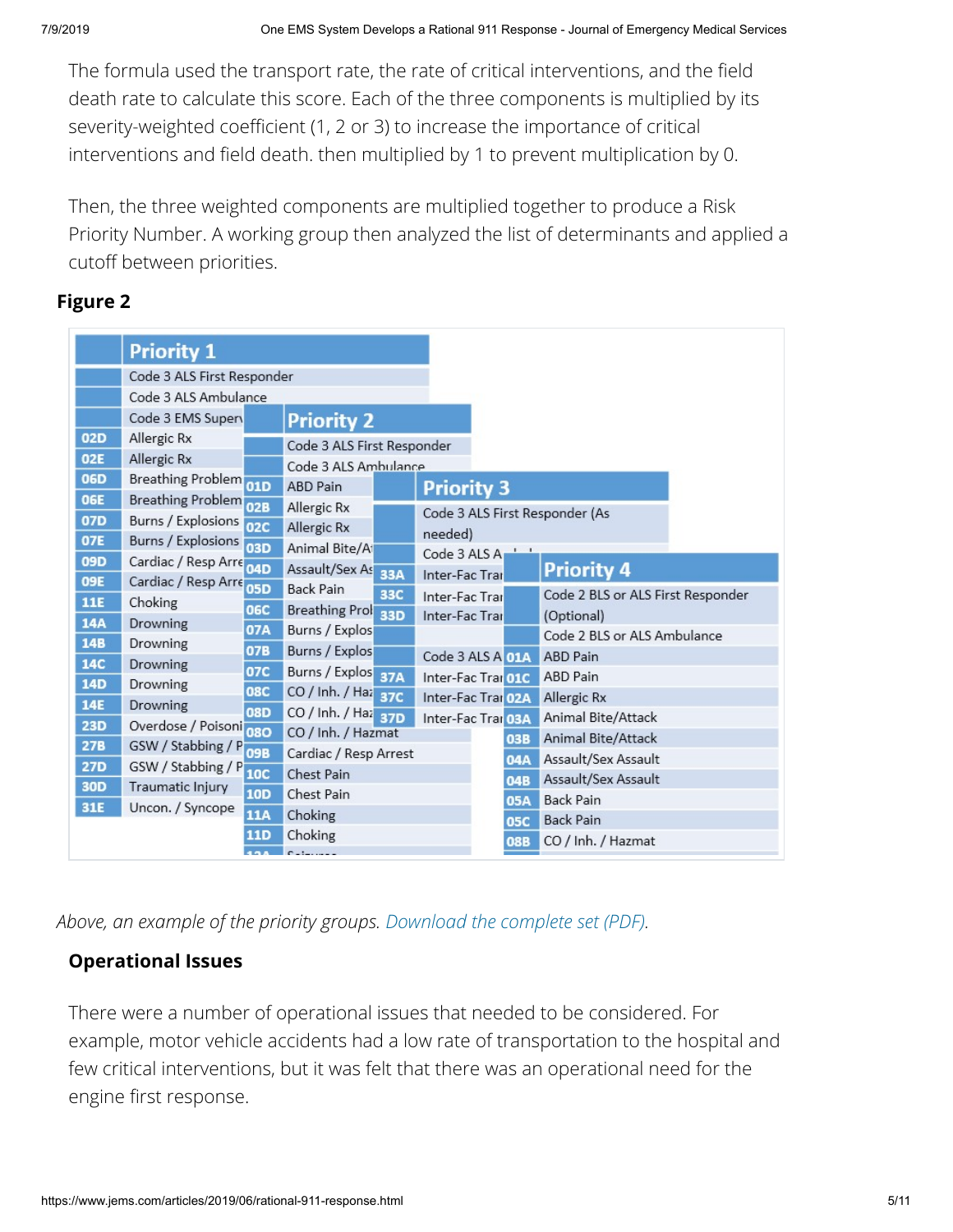Other determinants such as 12 A (Seizure stopped and breathing verified) received a Priority 2 (Lights and Sirens response) because of the rate (6%) of patients who received midazolam (Versed).

#### **Table 2**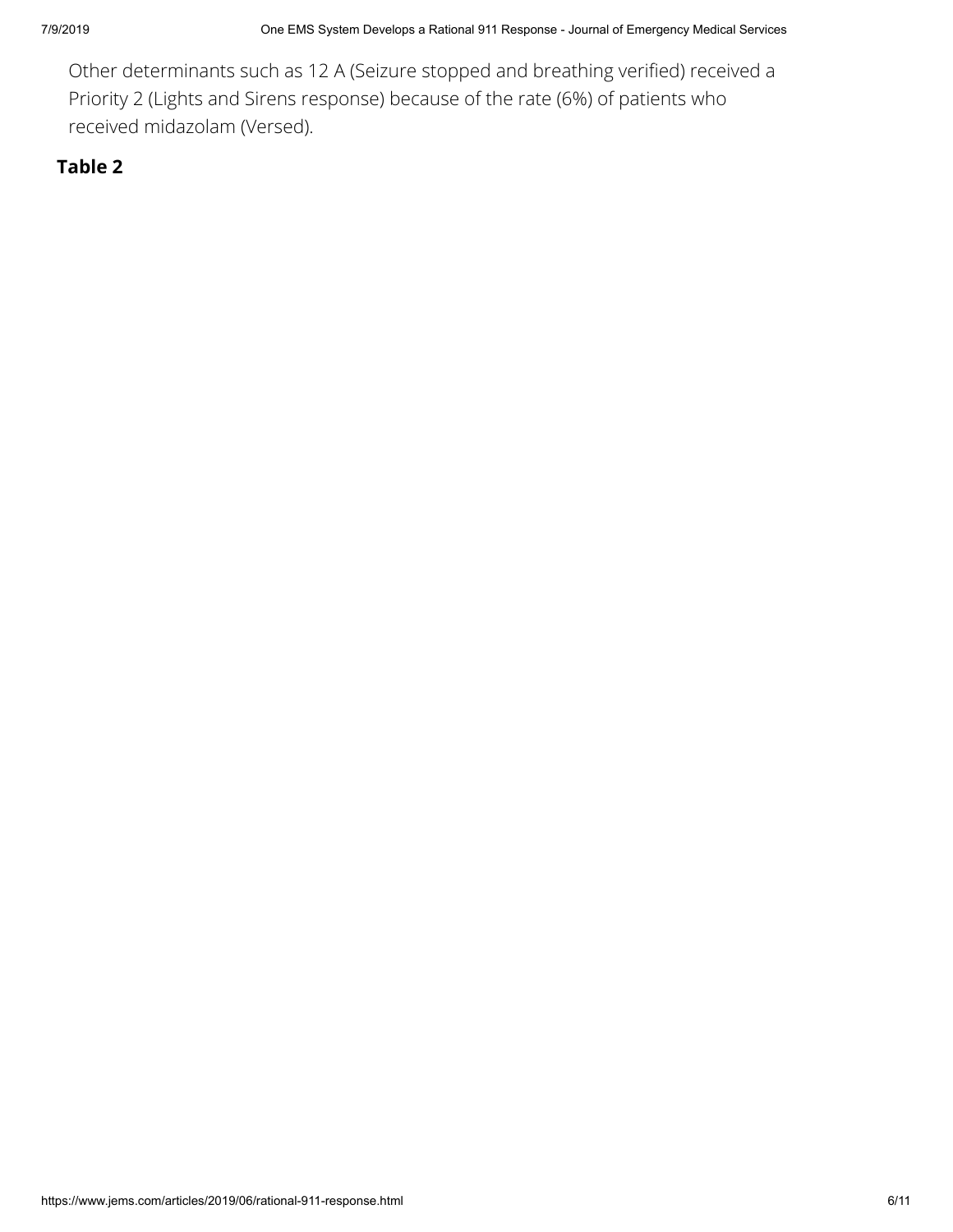| Priority 1                                              |                                                                                         |
|---------------------------------------------------------|-----------------------------------------------------------------------------------------|
| Critical                                                |                                                                                         |
| ALS First Responder                                     | Lights and Sirens                                                                       |
| <b>ALS Ambulance</b>                                    | Lights and Sirens                                                                       |
| <b>EMS Supervisor</b>                                   | <b>Lights and Sirens</b>                                                                |
|                                                         | Calls with very high rates of ALS interventions or mortality. This level could also use |
| any type of vehicle or provider to initiate CPR or AED. |                                                                                         |
| <b>Priority 2</b>                                       |                                                                                         |
| <b>Life Threatening</b>                                 |                                                                                         |
| ALS First Responder                                     | Lights and Sirens                                                                       |
| <b>ALS Ambulance</b>                                    | Lights and Sirens                                                                       |
|                                                         | Mixture of several categories with high rate of ALS intervention and high               |
| transportation rates.                                   |                                                                                         |
|                                                         |                                                                                         |
| Priority 3                                              |                                                                                         |
| <b>Urgent / Emergent Interfacility Transport</b>        |                                                                                         |
| ALS First Responder(as needed)                          | Lights and Sirens                                                                       |
| <b>ALS Ambulance</b>                                    | Lights and Sirens                                                                       |
|                                                         | 911 system generated request for interfacility transfer from healthcare facility that   |
|                                                         | has licensed medical personnel on scene credentialed at the level of Registered         |
| Nurse or higher (no need for first response).           |                                                                                         |
| Priority 4                                              |                                                                                         |
| <b>Non-Life Threatening</b>                             |                                                                                         |
| Optional BLS or ALS First                               | No Lights and Sirens                                                                    |
| Responder                                               | No Lights and Sirens                                                                    |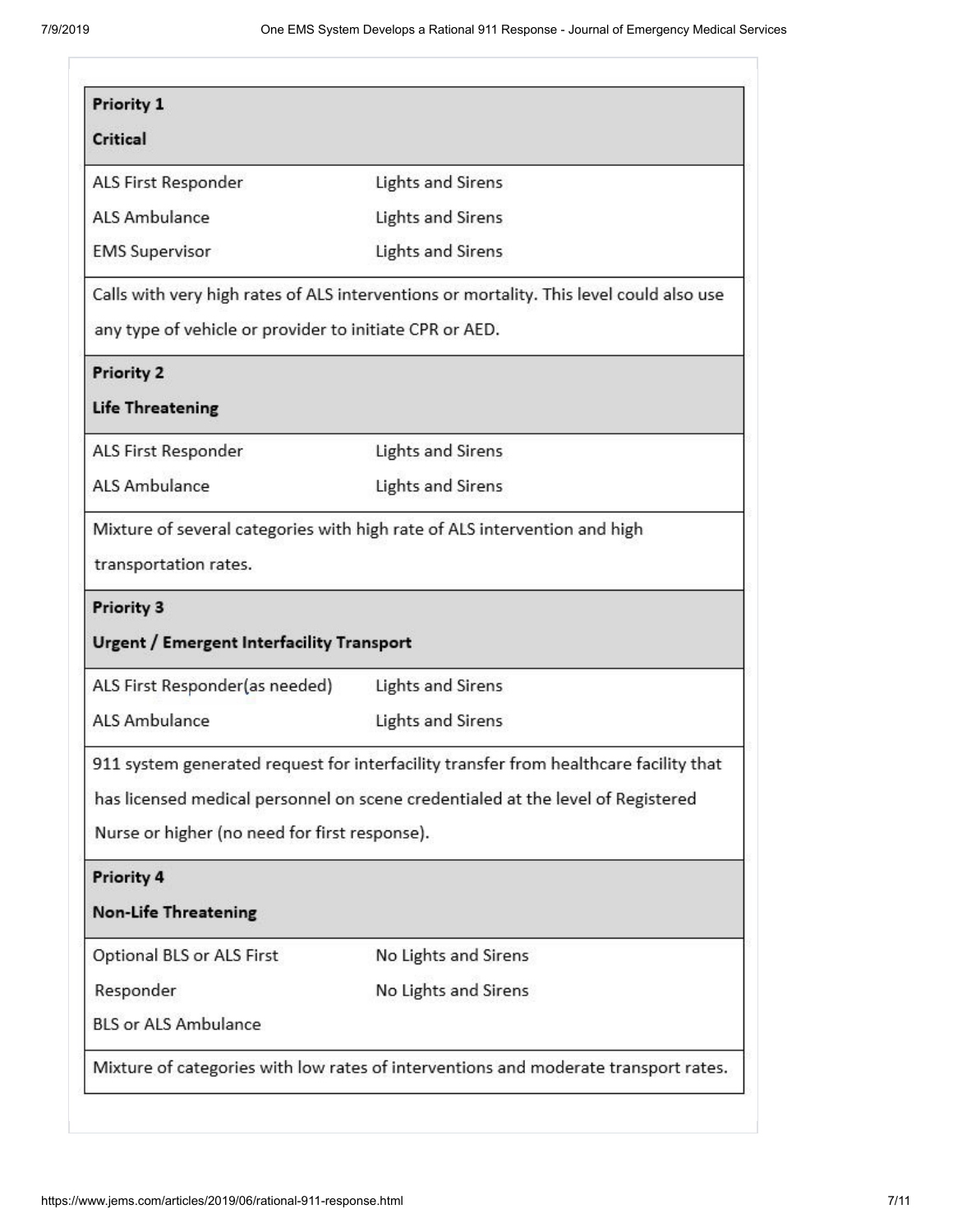There were a number of determinants with small numbers and low rates of intervention but due to potential emotional responses were included in Priority 2. These include drownings, electrocutions, choking, and burns. Table 2 outlines the four priority levels as exemplified by the examples below:

#### **Priority 1**

This group will capture most of our cardiac arrest patients and will make up 9% of all calls. Multiple vehicles will be dispatched lights and sirens in order to get a defibrillator to the patient as soon as possible. These include many Delta and Echo determinants in various categories such as respiratory distress, cardiac arrest, as well as drowning and penetrating trauma.

#### **Priority 2**

This group will capture those patients who will need some sort of time-dependent treatment who make up 40% of all 911 calls. It includes a number of Delta as well as selected Charlie determinants with high rates of critical interventions among a variety of complaints such as breathing problems, choking, and burns.

#### **Priority 3**

This group includes all of our interfacility transports from clinics and emergency departments. The group from the emergency department is a very sick group of patients with high rates of mortality and critical interventions that commonly have an acute myocardial infarction or are post-cardiac arrest.

Because they are in a medical setting with health professionals, they receive a lights and sirens ambulance-only response (no first responders). This response is unchanged from our current practice.

#### **Priority 4**

This group of patients with a minimal need for a time-dependent intervention will not require an engine first response and will receive either a BLS or ALS ambulance without lights and sirens. This priority has a large number of determinants such as abdominal pain, sick person, or back pain.

It is this group that will see a decrease in the overall lights and sirens rate under our new response system. For those jurisdictions who wish to respond with an engine-first response, lights and sirens response is clearly not medically indicated. This new EMS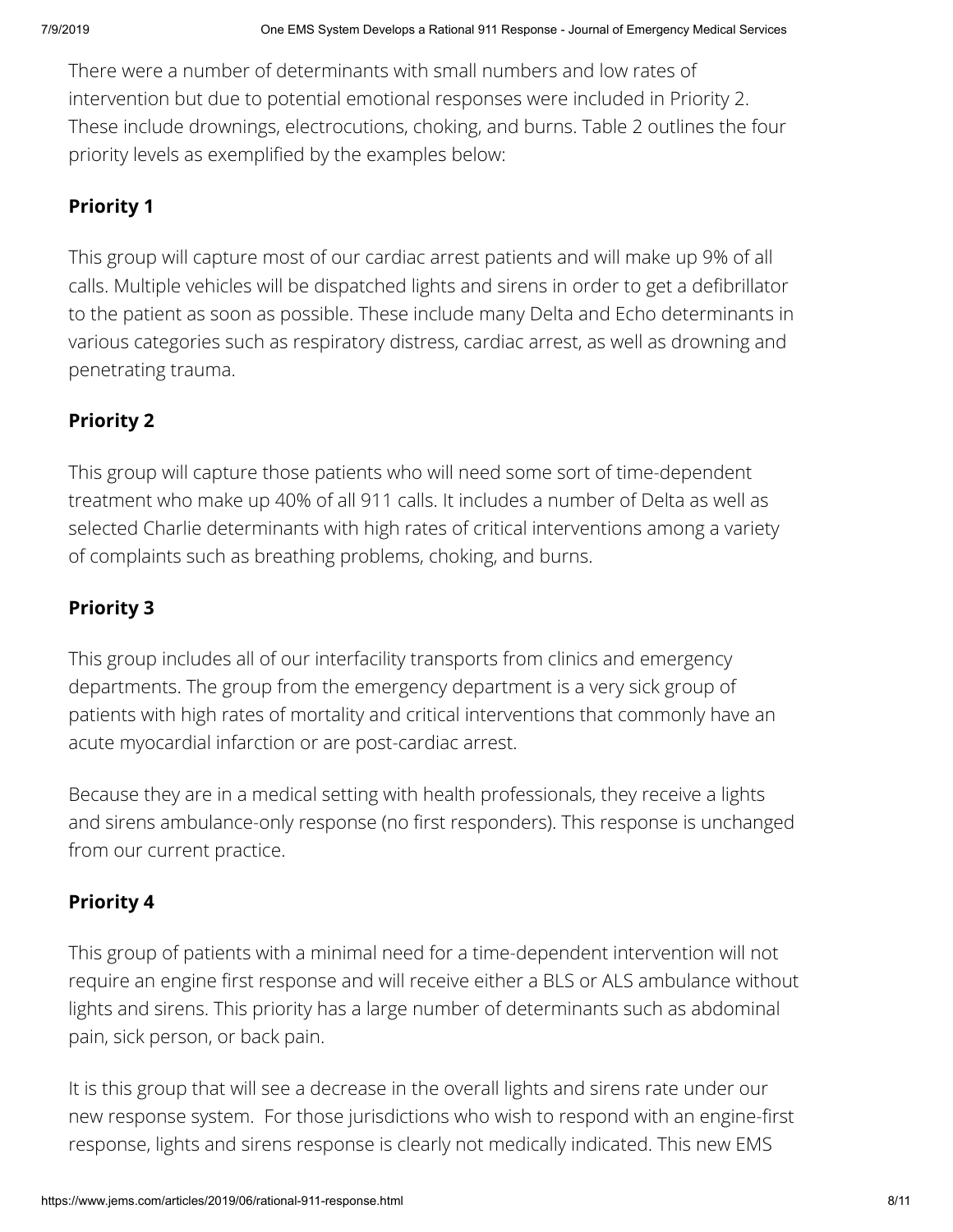system integrated into a performance-based contract will have longer time standards/allowances for Priority 4 patients.

Our EMS system used our existing local clinical data to measure transport rates, critical interventions, and mortality rates for all of our dispatch determinants. This information is used to calculate a Risk Priority Number that is used along with operational common sense to develop a rational approach to utilizing our prehospital personnel in a manner that is best for our workers, for our patients and for our community. (Table 3 and Figure 2)

# **Table 3**

- Link Computer Aided Dispatch data and electronic patient care record
- Measure the rates of transport, critical interventions, and mortality for each category
- Use the Risk Priority Number (RPN) to order all of our categories
- Separate these categories by RPN and operational considerations into rational priorities

## **Acknowledgement:**

For our deployment GIS mapping and statistical analysis, we had assistance from Stewart Gary, Public Safety Principal, Citygate Associates. [sgary@citygateassociates.com](mailto:sgary@citygateassociates.com) for further information.

## **References**

1. Alpert A, Morganti KG, Margolis GS, et al. Giving EMS flexibility in transporting lowacuity patients could generate substantial Medicare savings. *Health Aff (Millwood)* 2013;32(12):2142-8. doi: 10.1377/hlthaff.2013.0741

2. Murray B, Kue R. The Use of Emergency Lights and Sirens by Ambulances and Their Effect on Patient Outcomes and Public Safety: A Comprehensive Review of the Literature. *Prehosp Disaster Med* 2017;32(2):209-16. doi: 10.1017/S1049023X16001503

3. Sporer KA, English J. What dispatch really shows. *JEMS* 2014;39(7):58-60, 62-3.

4. Sporer KA, Youngblood GM, Rodriguez RM. The ability of emergency medical dispatch codes of medical complaints to predict ALS prehospital interventions. *Prehosp Emerg Care* 2007;11(2):192-8. doi: 10.1080/10903120701205984 [published Online First: 2007/04/25]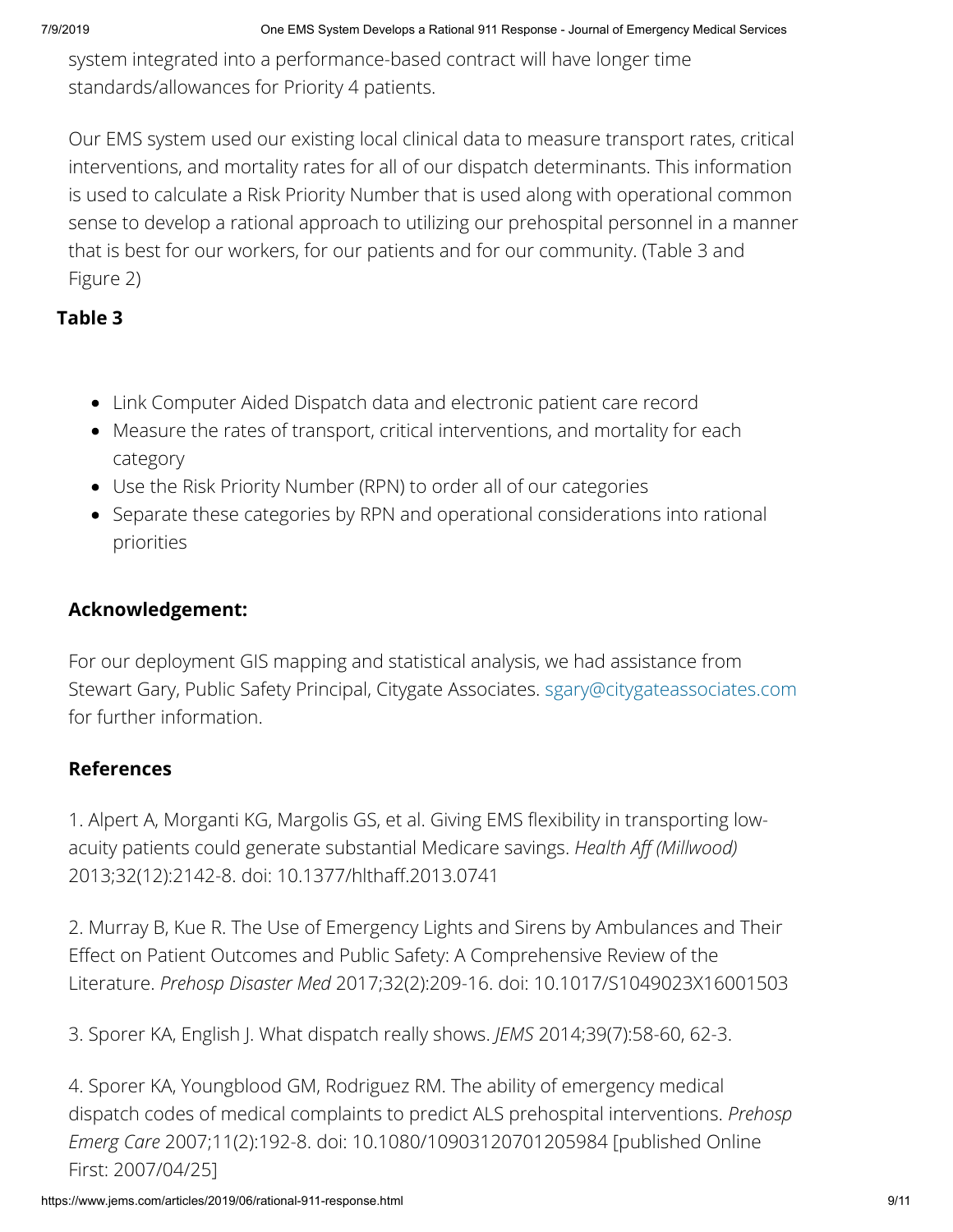5. Sporer KA, Johnson NJ. Detailed analysis of prehospital interventions in medical priority dispatch system determinants. *West J Emerg Med* 2011;12(1):19-29. [published Online First: 2011/06/22]

6. Sporer KA, Craig AM, Johnson NJ, et al. Does emergency medical dispatch priority predict delphi process-derived levels of prehospital intervention? *Prehosp Disaster Med* 2010;25(4):309-17. [published Online First: 2010/09/17]

7. Hodell EM, Sporer KA, Brown JF. Which emergency medical dispatch codes predict high prehospital nontransport rates in an urban community? *Prehosp Emerg Care* 2014;18(1):28-34. doi: 10.3109/10903127.2013.825349 [published Online First: 2013/09/14]

8. Sanddal TL, Sanddal ND, Ward N, et al. Ambulance Crash Characteristics in the US Defined by the Popular Press: A Retrospective Analysis. *Emerg Med Int* 2010;2010:525979. doi: 10.1155/2010/525979

9. Clawson JJ, Martin RL, Cady GA, et al. The wake-effect--emergency vehicle-related collisions. *Prehosp Disaster Med* 1997;12(4):274-7.

10. Fireghter Fatalities in the United States, 2016. *NPFA Journal* 2017

# By

## [Karl A. Sporer, MD, FACEP, FACP](https://www.jems.com/content/jems/en/authors/g-k/karl-sporer-md-facep-facp.html)

Karl A. Sporer, MD, FACEP, FACP, is an emergency physician with over 30 years experience in urban county EDs and over 12 years of EMS experience in both fire-based and private emergency medical systems. He's currently the EMS medical director for Alameda County, Calif.

#### [Nicole D'Arcy, MD](https://www.jems.com/content/jems/en/authors/a-f/nicole-d-arcy.html)

Nicole D'Arcy, MD is a graduate of the EMS and Disaster Medicine fellow at UCSF and currently affiliated with Santa Clara Valley Medical Center. She attended Stanford Medical School and completed residency in emergency medicine at Harbor-UCLA. She can be reached at [nicoloid@gmail.com.](mailto:nicoloid@gmail.com)